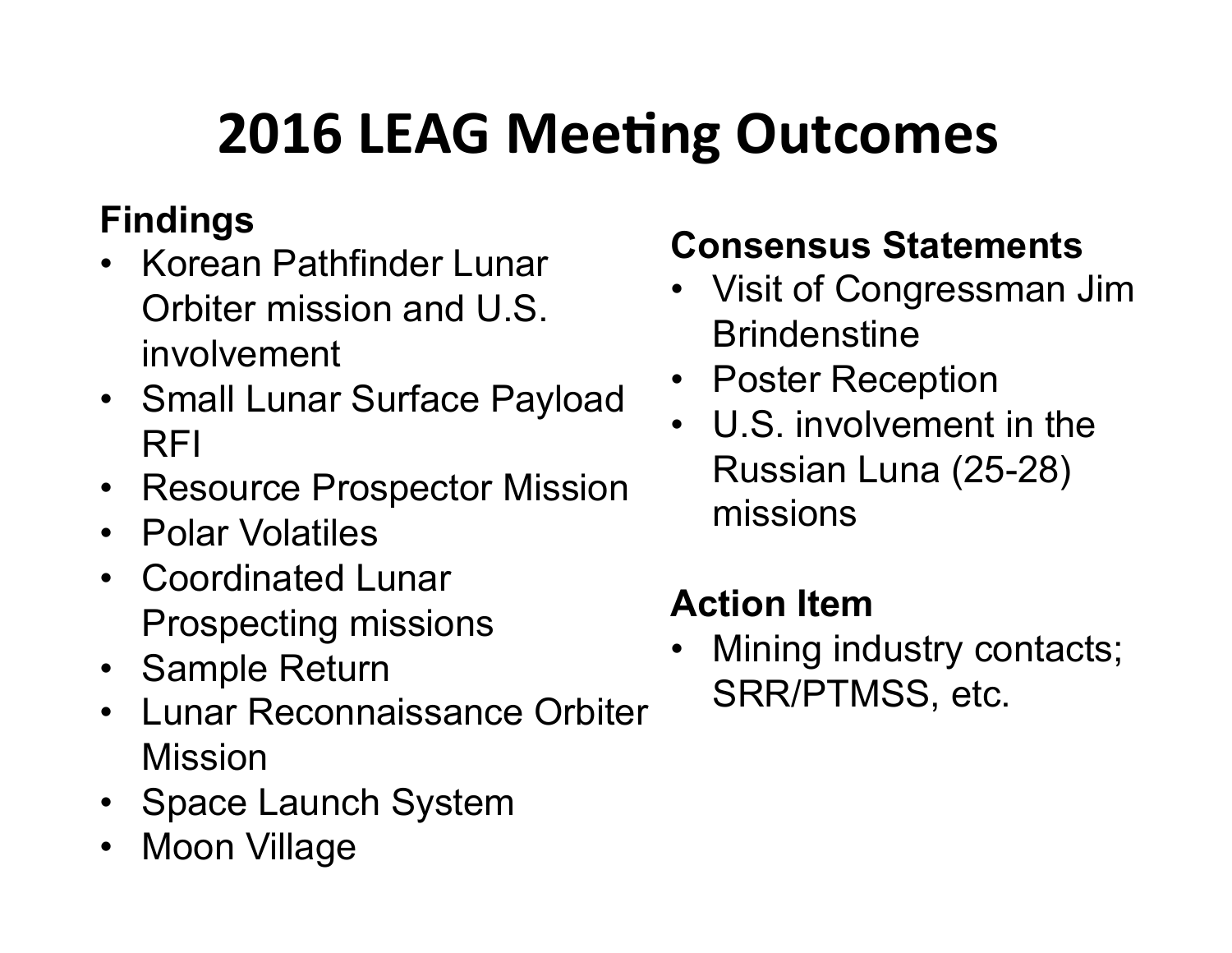The attendees of the 2016 LEAG Annual Meeting (1-3 November 2016) endorse and support the following findings.

**Korean Pathfinder Lunar Orbiter mission**. The LEAG community supports and endorses the Korean Pathfinder Lunar Orbiter mission and applauds NASA (both HEOMD and SMD) for facilitating U.S. involvement in this mission. It is hoped that such involvement will extend to the proposed follow on Korean Lunar Lander mission. [KARI, KICT, HEOMD-AES, SMD-PSD]

#### **Background**.

https://sservi.nasa.gov/articles/salmon-2-opportunity-for-korea-pathfinder-lunarorbiter-kplo-instruments/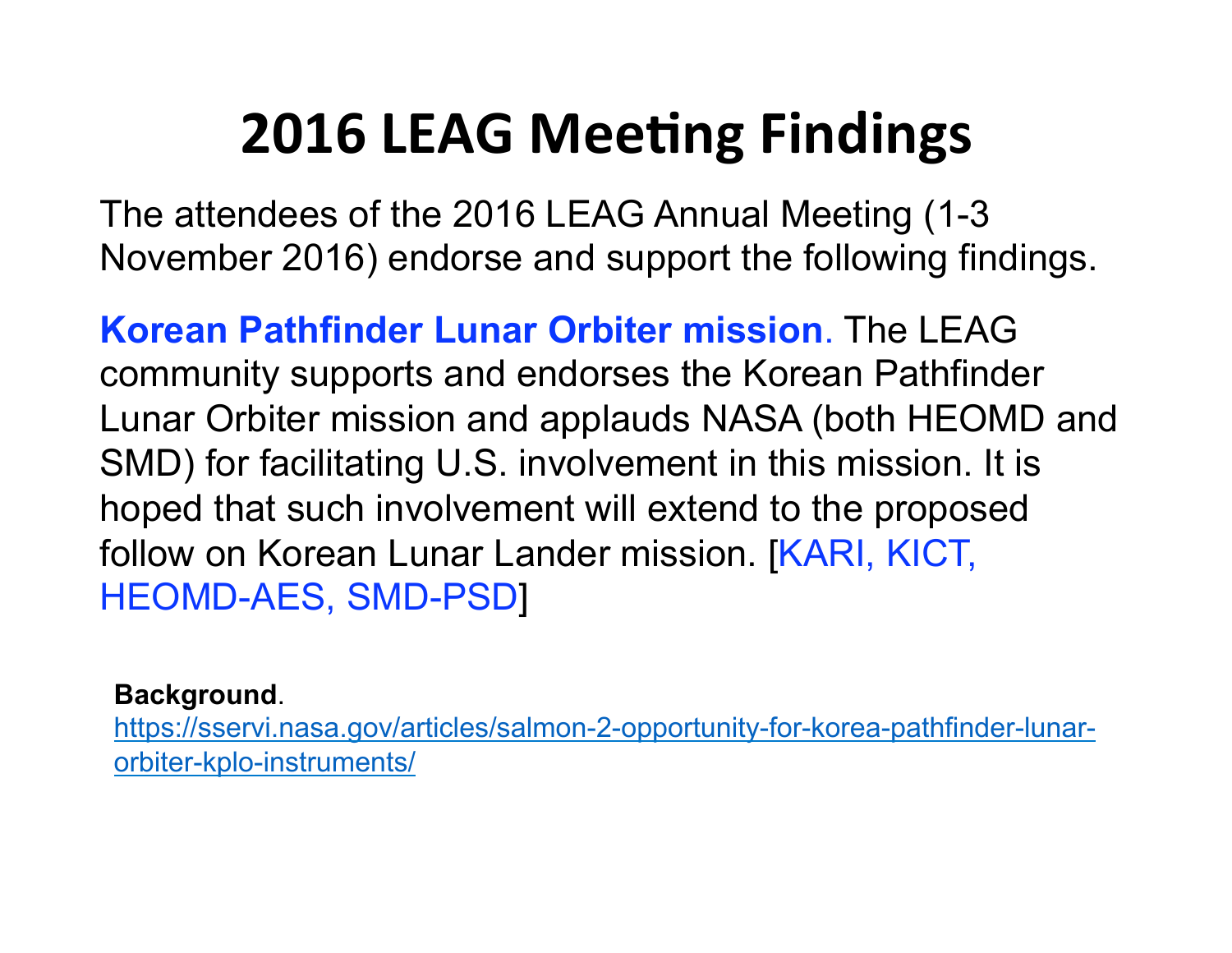**Small Lunar Surface Payload RFI**. The LEAG community supports and endorses HEOMD-AES for the Small Lunar Surface Payload Request for Information (RFI), although the cost-sharing requirement will potentially limit the response. However, we applaud commercial industry's willingness to offset such costs. [HEOMD-AES, SMD-PSD]

#### **Background:**

http://www.nasa.gov/feature/nasa-seeks-additional-information-on-small-lunarsurface-payloads

http://www.prnewswire.com/news-releases/moon-express-announces-15m-infunding-for-nasa-payloads-to-the-moon-under-lunar-scoutprogram-300355068.html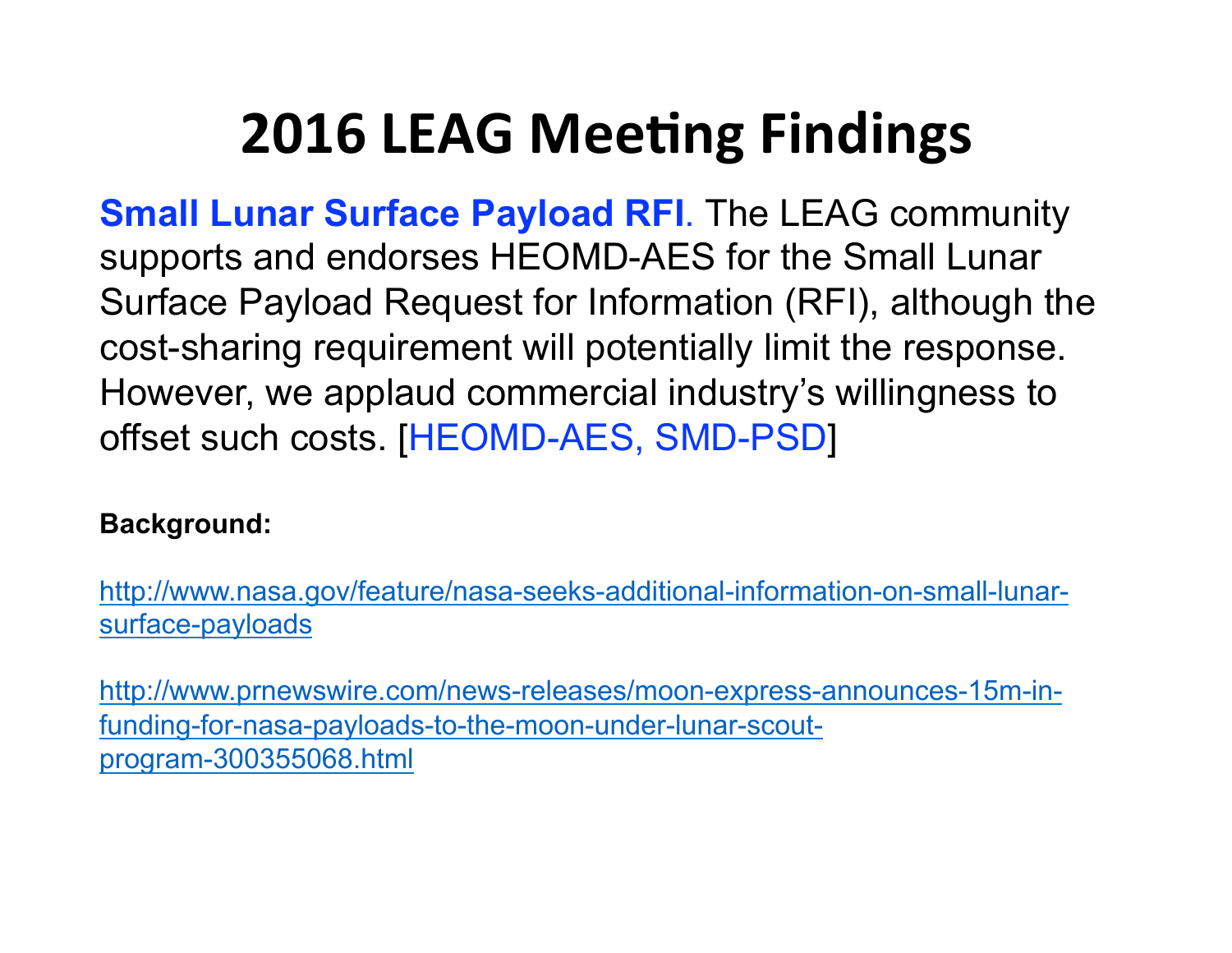**Continued Support for the Resource Prospector Mission**. The LEAG community wishes to convey their continued strong support for the Resource Prospector mission as a first step to prospecting for lunar volatiles in the polar regions. We wish to reiterate that continued HEOMD support is encouraged, given the international attention now focused on this region of the Moon and the value of lunar resources for Solar System exploration. SMD-PSD involvement is urged given the potentially huge science return of this mission. [HEOMD-AES, SMD-PSD]

**Context: 2015 Resource Prospector Mission Finding**. The attendees of the LEAG meeting support the HEOMD Resource Prospector Mission and are excited by the progress made since the 2014 LEAG meeting. Given the international interest in getting to the Moon, continued HEOMD support is encouraged for this vital mission.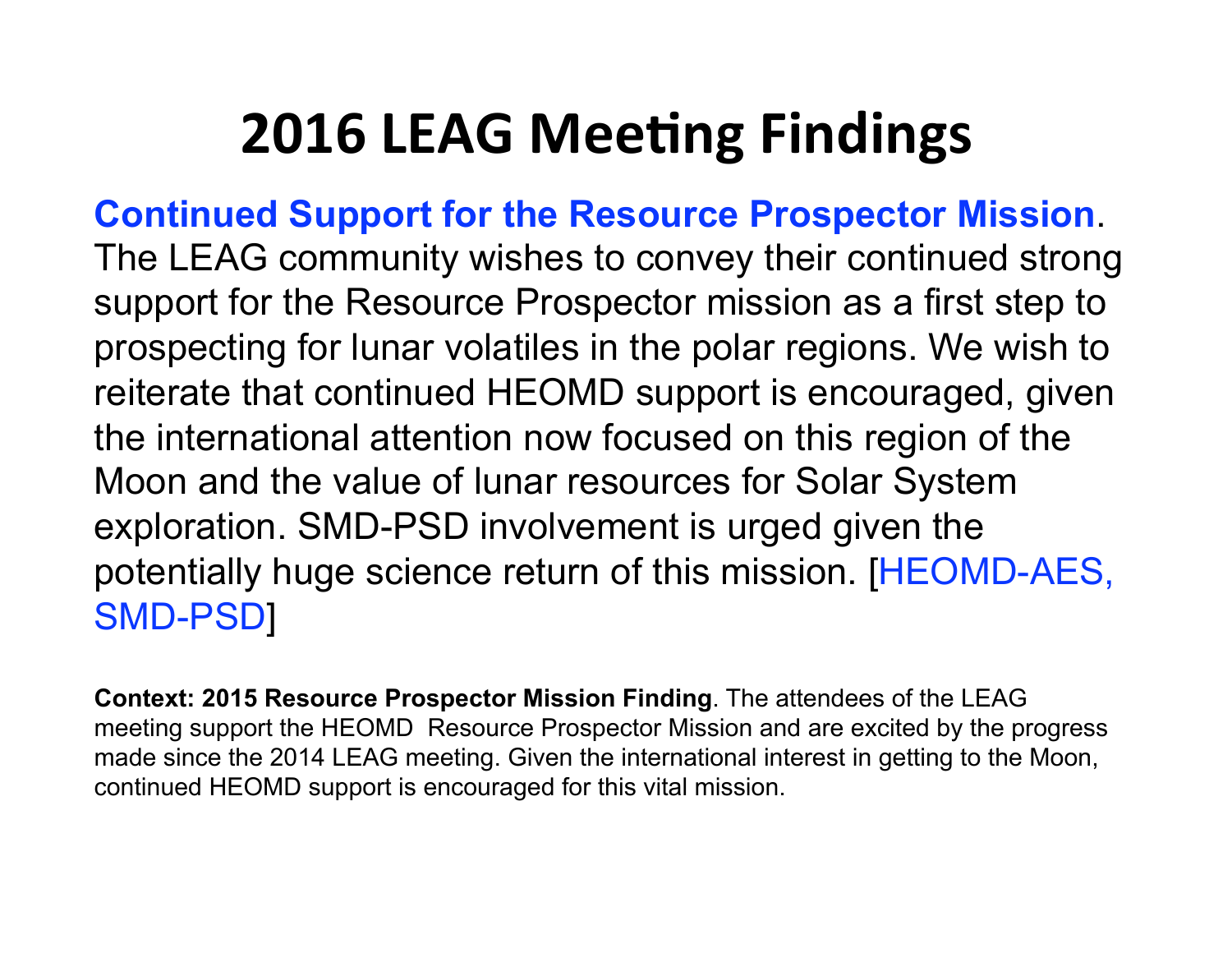**Polar Volatiles.** Exploration on the lunar surface of the upper few meters of regolith in volatile-rich regions around the lunar poles is critical for science, exploration, and developing lunar commercial opportunities and publicprivate partnerships. Such ground-truth is necessary for truly quantifying the amount, form, composition, and accessibility of such resources. [HEOMD, SMD-PSD].

**Context. 2015 Finding – Lunar Polar Volatiles and Their Long-Term Use**. A long term and integrated approach to understanding the significance and scientific implications of polar volatiles and their potential as a strategic resource is the logical next step.

**Background**: Presentations at the 2016 LEAG meeting demonstrated the important potential fuel refined from lunar volatiles could have for enabling cis-lunar and Solar System transportation capabilities. Coupled with presentations on commercial potential for getting payloads to the lunar surface, exploration of such regions is becoming with multiple payloads is becoming more feasible.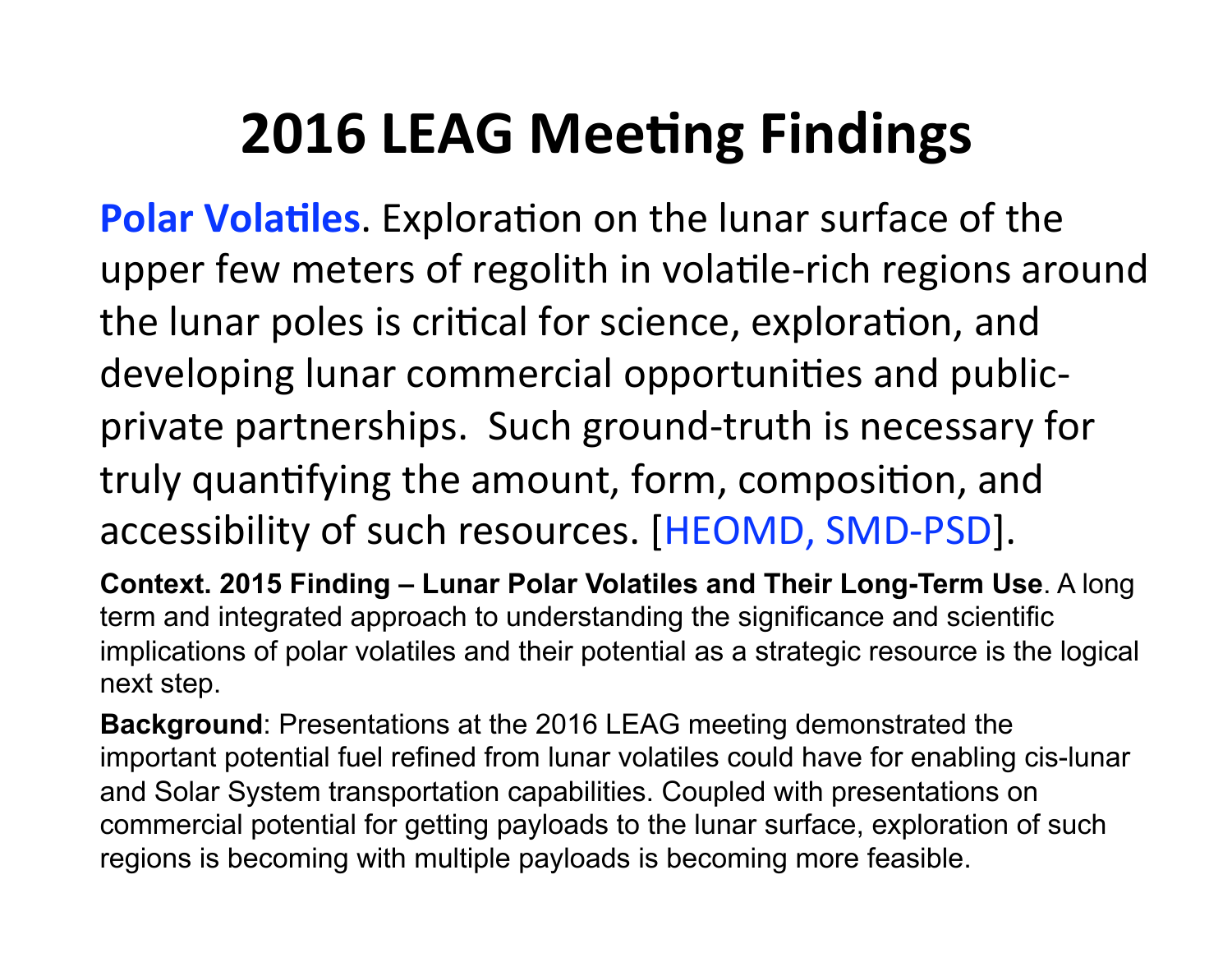### **Coordinated Lunar Polar Prospecting Missions.**

With international focus on exploring the lunar poles and the volatiles, multiple robotic surface prospecting missions with common measurement and robotic capabilities are necessary to visit various polar locations in order to determine the viability of polar volatiles as an enabling resource. The LEAG community recommends that the different agencies and stakeholders sending such missions to the Moon coordinate their efforts, such as through the International Space Exploration Coordination Group (ISECG), such as through the LV-SAT. The burgeoning commercial lunar transport industry could facilitate such missions. [HEOMD]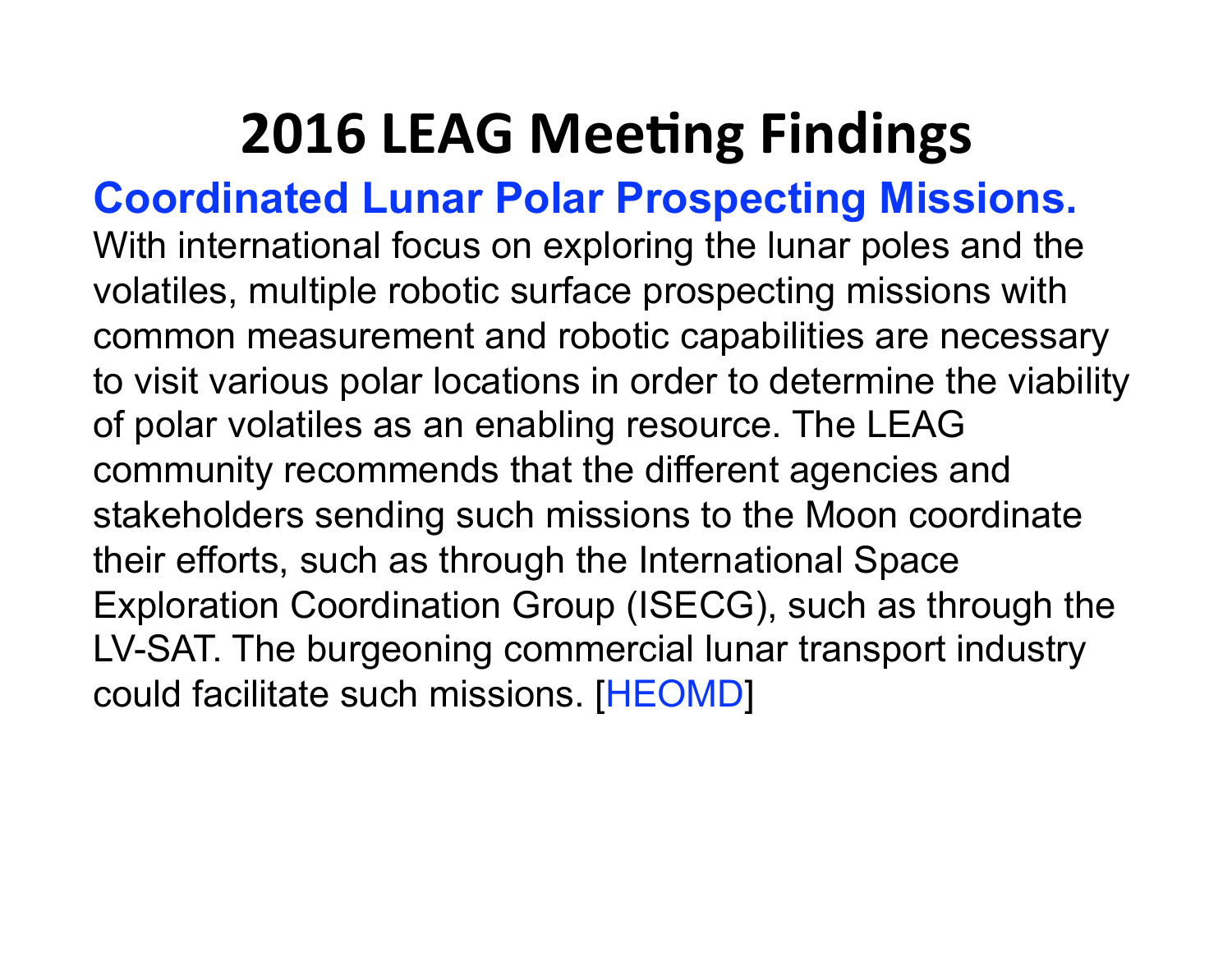### **Coordinated Lunar Polar Prospecting Missions (continued). 2016 LEAG Meeting Findings**

Context: LEAG Roadmap Implementation Plan http://www.lpi.usra.edu/leag/reports/RoboticAnalysisLetter.pdf

LEAG Volatiles Specific Action Team Report: http://www.lpi.usra.edu/leag/reports/vsat\_report\_123114x.pdf

**Background**: By working together, various space agencies with an interest in investing in exploring and using the lunar poles could coordinate their efforts and leverage their resources and investments to maximum effect and stimulate the burgeoning lunar commercial market. Such coordination could

- Generate knowledge about resource viability that is essential for future exploration planning
- Deliver high priority science on the sources and evolutionary processes of volatiles on Earth and in the inner Solar System
- Create an initial lunar market and jump start commercial space at the Moon
- Determine the viability of future commercial markets based on lunar resources
- Reduce the cost of cis-lunar and Solar System transportation systems
- Deliver inspirational missions to the public
- Optimise the cost effectiveness and benefit return from investments made by participants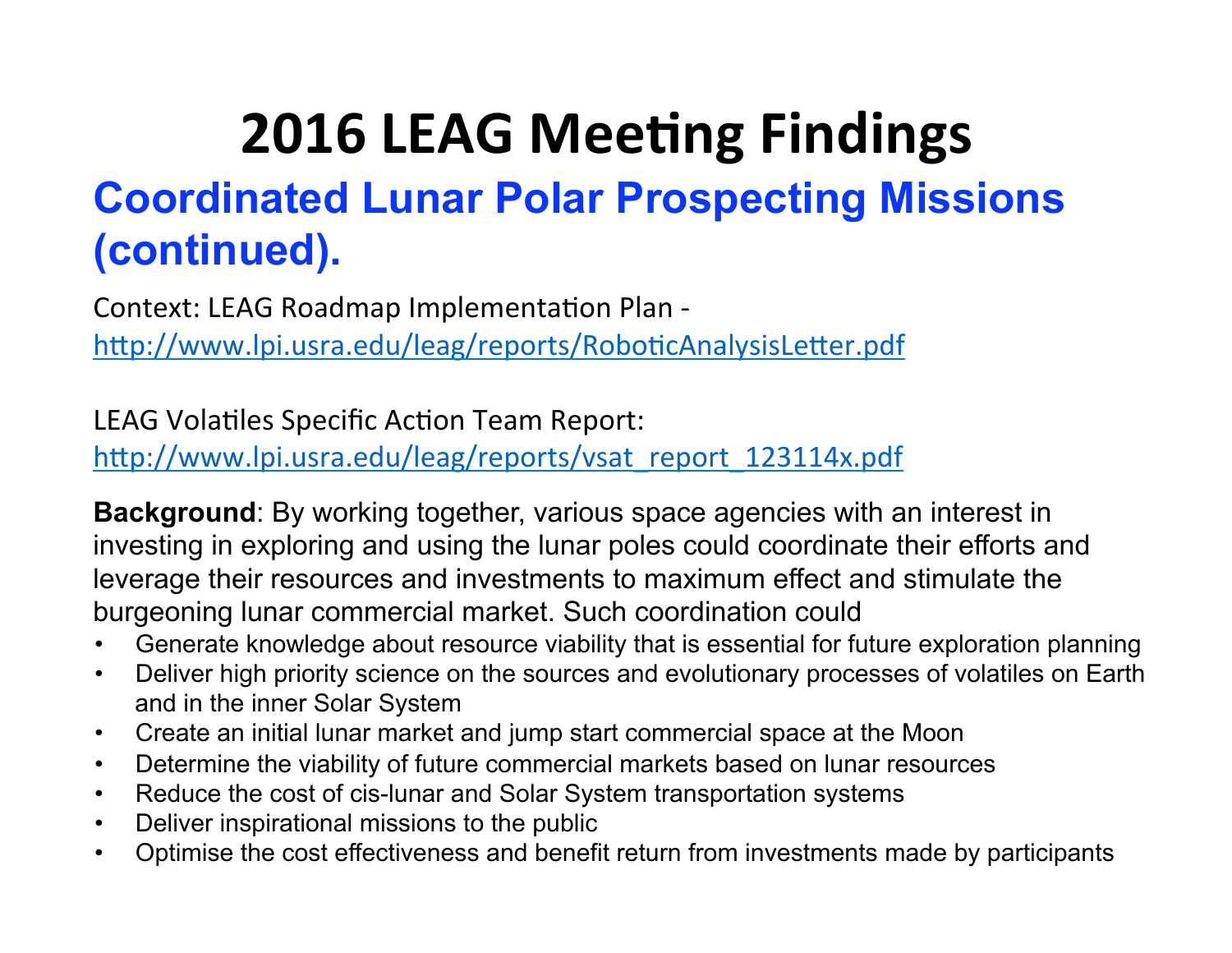**Sample Return**. The LEAG community endorses the human-assisted robotic lunar sample return and human lunar sample return concepts (i.e., as defined in the ISECG mission scenarios), and urges SMD and HEOMD to work together to find ways of implementing such missions. It is noted that the utility of targeted solely robotic sample returns should not be overlooked. [HEOMD-AES, SMD-PSD]

**Background:** Both the Planetary Science Division of SMD and the HEOMD are considering sample return as important current missions or in the future (e.g., Global Exploration Roadmap 2013; Vision and Voyages 2013-2022 – Planetary Science Decadal Survey. By working together such missions could be accomplished earlier and achieve both science and exploration goals.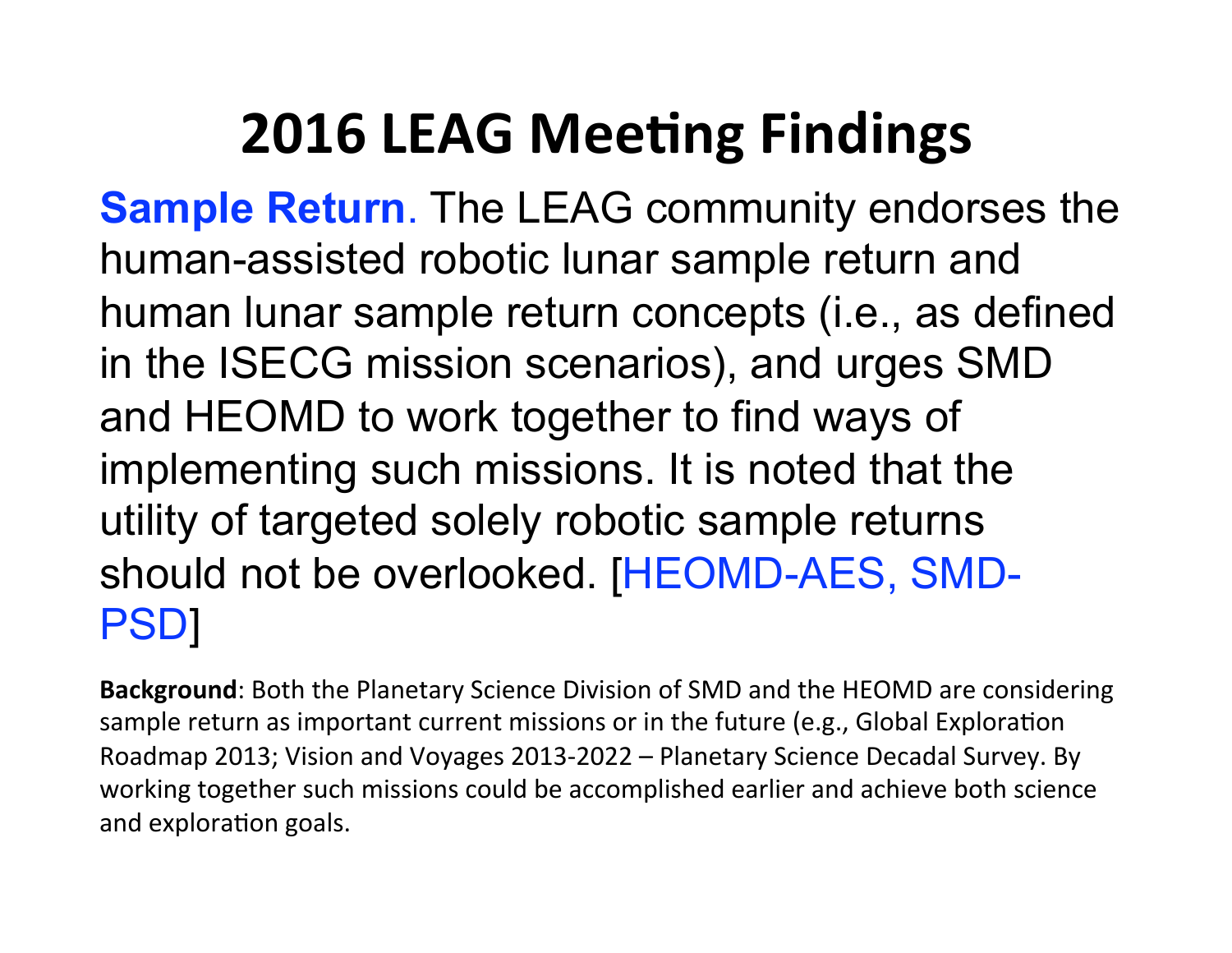**Lunar Reconnaissance Orbiter**. LRO is an indispensable mission for both science and exploration. We thank SMD for extending LRO operations and analysis through 2018, based on the excellent Cornerstone Mission prepared by the LRO science team. We are encouraged that HEOMD will provide some funding for Mini-RF operations and look forward to exciting new results from the full complement of LRO instruments. [SMD-PSD, HEOMD]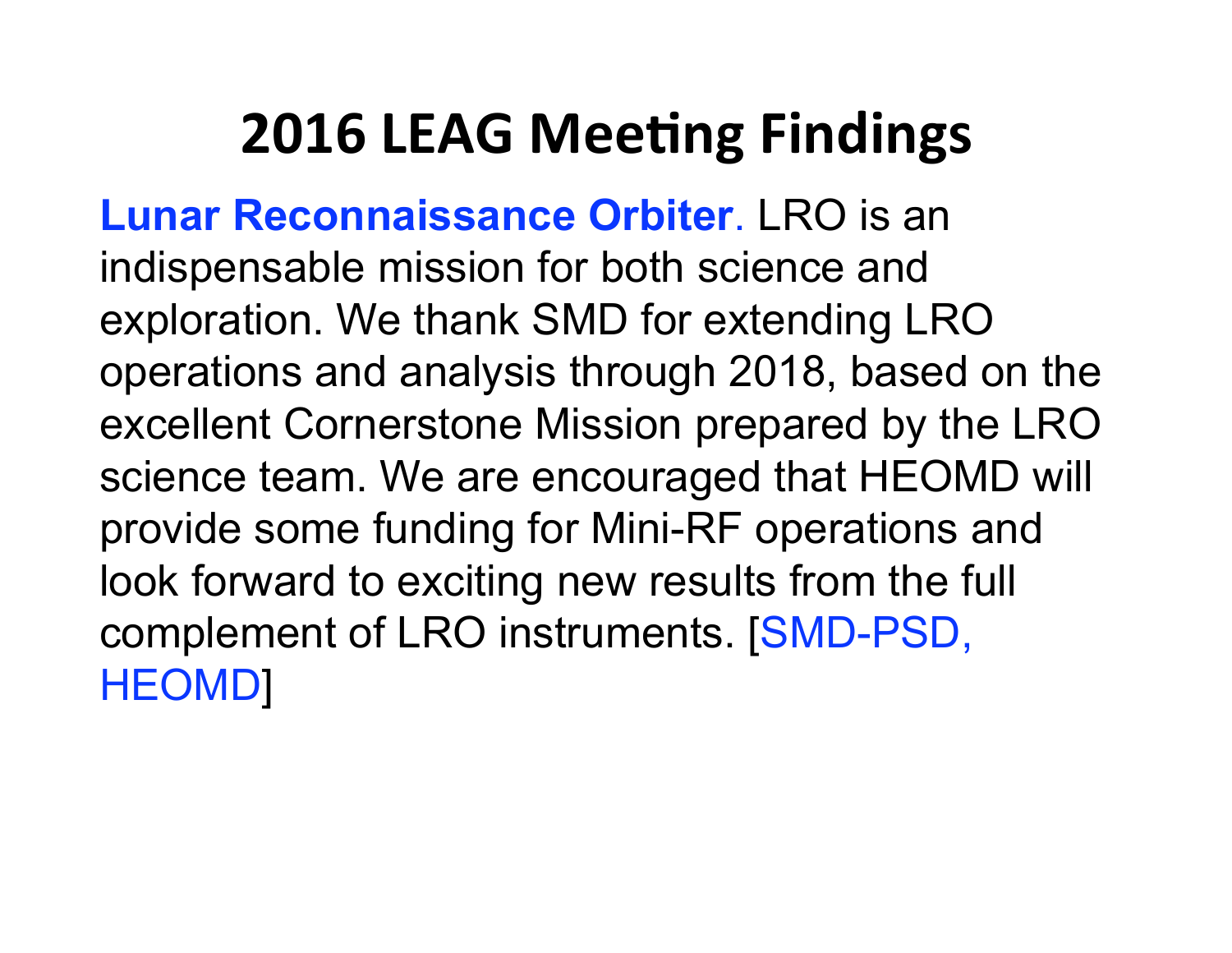**Development of the Space Launch System (SLS) and Potential for Enabling Payloads.** The development of the SLS has the potential to establish enabling infrastructure around the Moon (such as communication satellites) and facilitate science. The LEAG community recommends utilizing SLS capabilities when possible to launch competed or directed scientific orbital and landed assets and communication relay capabilities as co-manifested payloads to support global access to the lunar surface for science and exploration activities. HEOMD and PSD are encouraged to include such payloads in future EM calls or other launch opportunities. [SMD-PSD, HEOMD] **Background**: The presentation by David Smith on progress of the SLS was enthusiastically received by the LEAG community. The capacity of the SLS could allow a communication satellite system to be set up around the Moon, thus enabling global access for both robotic, human-assisted robotic, and human missions to the Moon.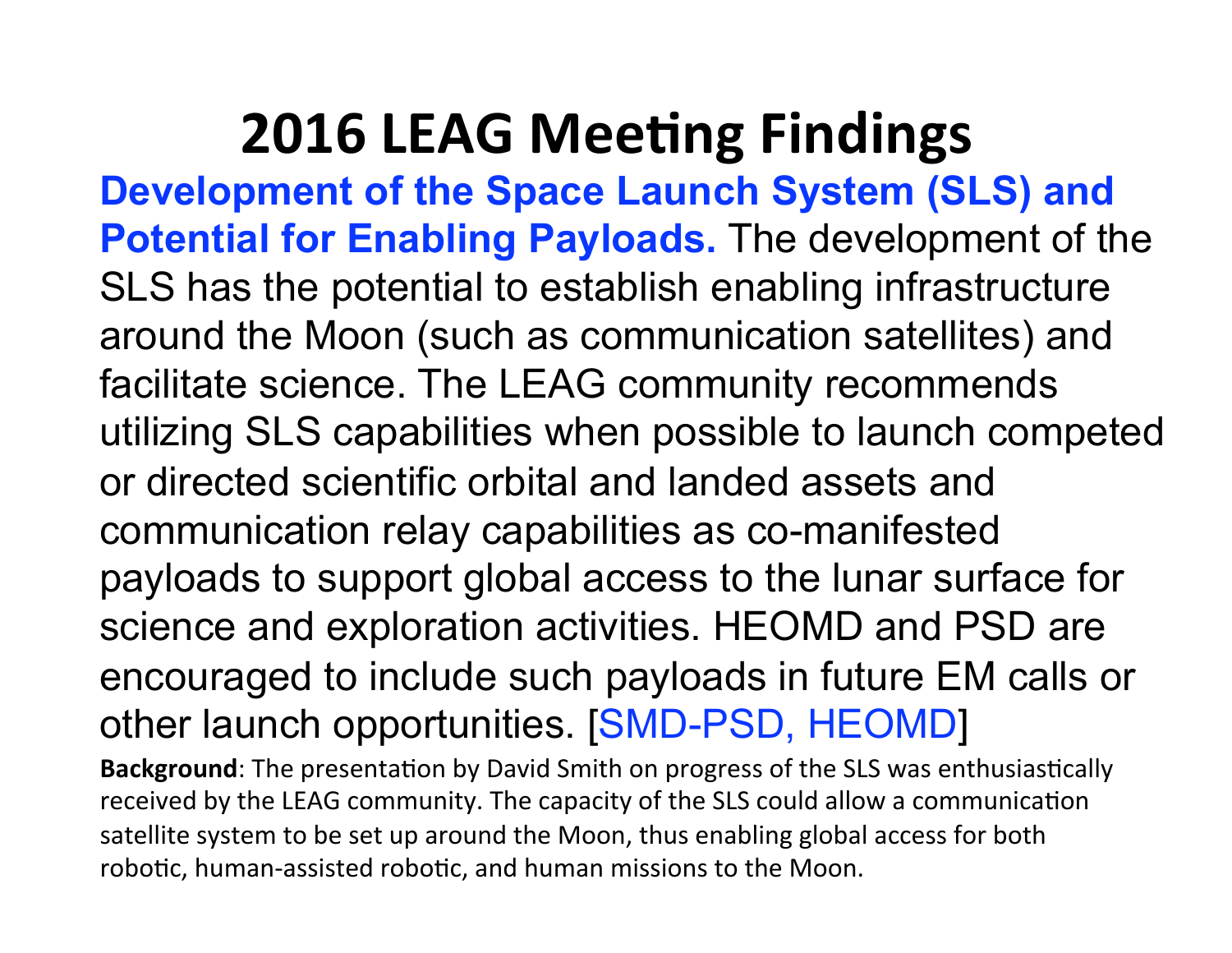**Moon Village**. After a dedicated session and discussion on the Moon Village concept, the LEAG community supports this initiative because it has the potential to serve multiple stakeholders, enable future science and exploration missions, technology advances, international cooperation, infrastructure development, and foster commercial opportunities for developing cis-lunar industries. [HEOMD, ESA]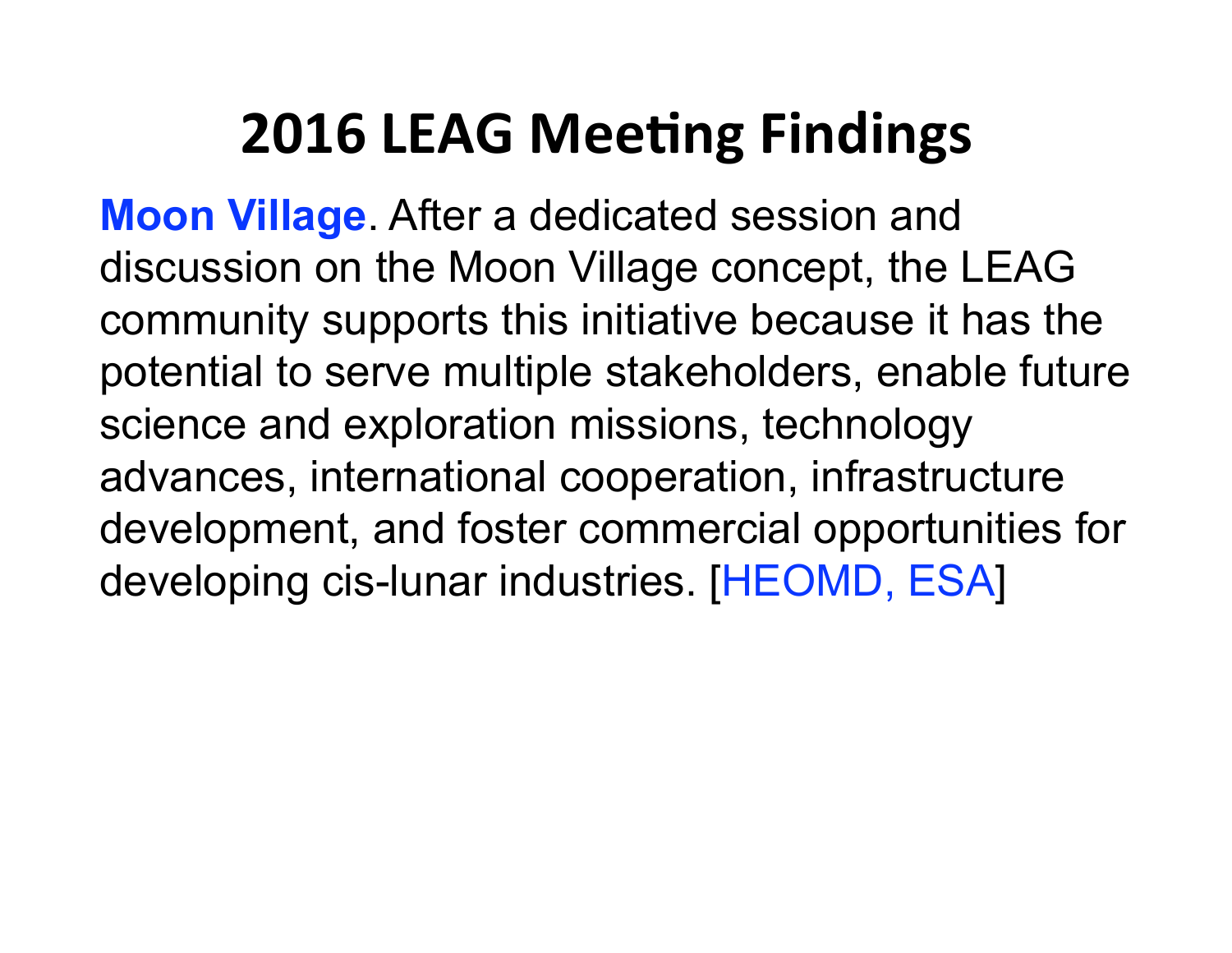### **2016 LEAG Meeting Consensus Statements**

**Congressman Jim Bridenstine**. The LEAG community wishes to extend their heartfelt thanks to Congressman Jim Bridenstine for his stimulating address to the 2016 Annual LEAG Meeting on 2 November. Members of the lunar community stand ready to help the congressman with analyses and data in the discharge of his duties on the House Subcommittee on Space.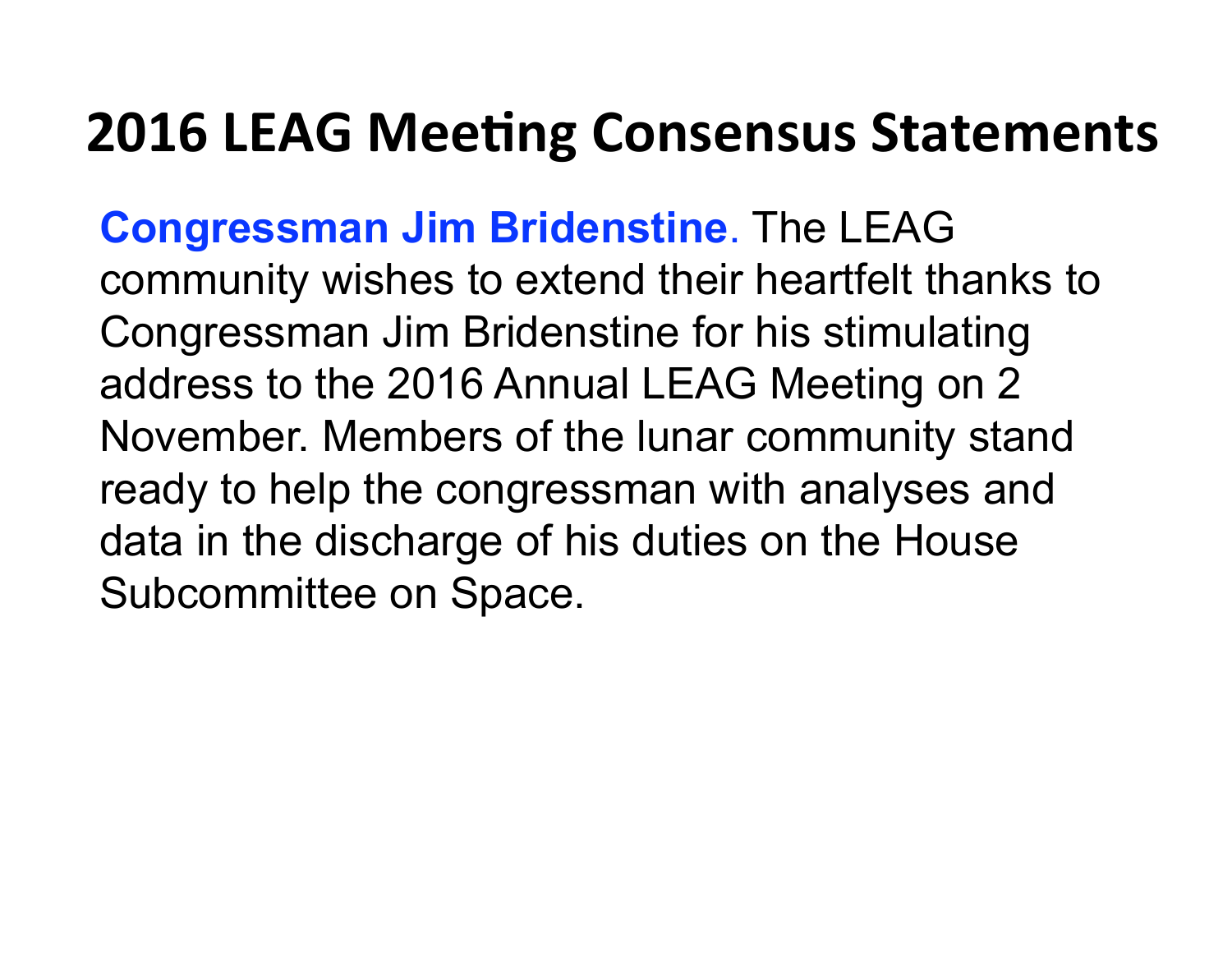### **2016 LEAG Meeting Consensus Statements**

**Moon Express**. The LEAG community wishes to thank Moon Express and Bob Richards for sponsoring the poster reception at the 2016 LEAG Meeting. We appreciate your continued support of LEAG and look forward to future science and exploration opportunities enabled by Moon Express.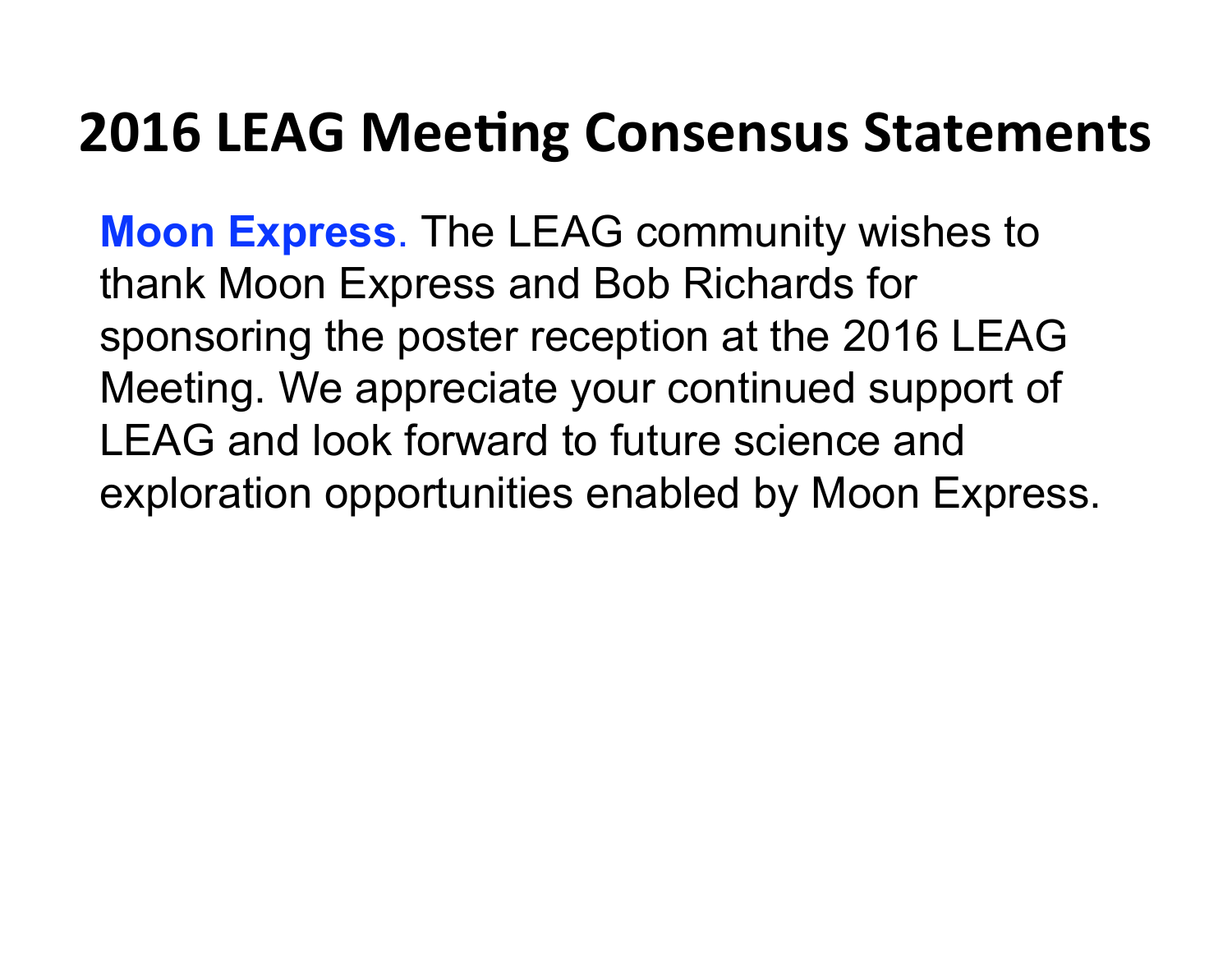### **2016 LEAG Meeting Consensus Statements**

**Science Involvement in the Russian Luna Program**. The LEAG community applauds James Green (SMD-Planetary Science Division) for exploring possibilities for the US lunar science community to be involved in the Russian lunar program (Luna 25-28). We look forward to further updates as they become available. [SMD-PSD]